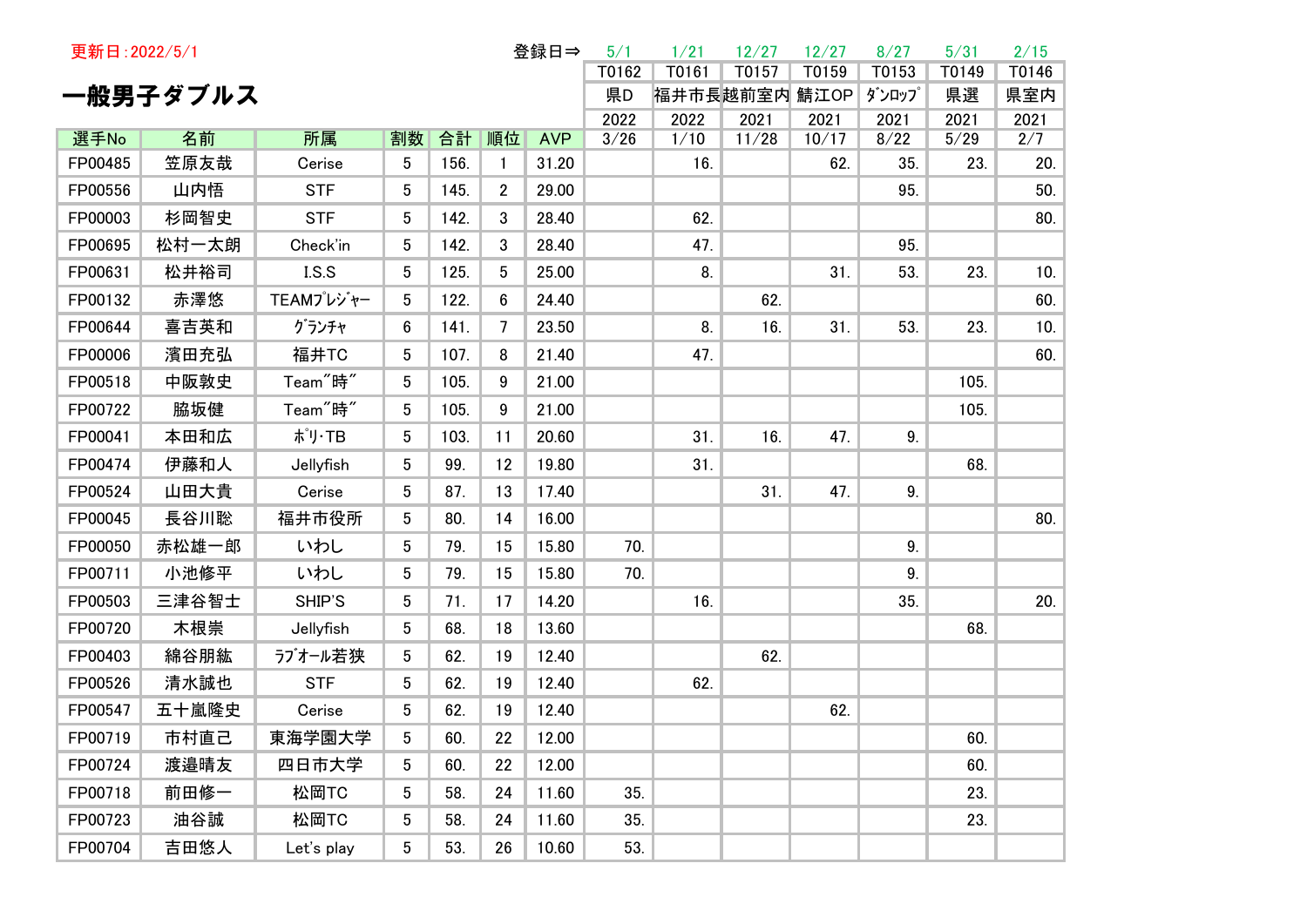| FP00741 | 松田勝  | Let'splay     | 5               | 53. | 26 | 10.60 | 53. |     |     |     |                |     |     |
|---------|------|---------------|-----------------|-----|----|-------|-----|-----|-----|-----|----------------|-----|-----|
| FP00492 | 田中俊己 | 福井銀行TC        | 5               | 51. | 28 | 10.20 |     | 16. |     | 16. | 9 <sub>1</sub> |     | 10. |
| FP00399 | 小泉勇樹 | <b>STF</b>    | 5               | 50. | 29 | 10.00 |     |     |     |     |                |     | 50. |
| FP00633 | 林良雅  | フリークス         | 5               | 50. | 29 | 10.00 |     |     |     |     | 50.            |     |     |
| FP00640 | 武藤佑太 | <b>ATP</b>    | 5               | 50. | 29 | 10.00 |     |     |     |     | 50.            |     |     |
| FP00021 | 前田典昭 | Jellyfish     | 5               | 47. | 32 | 9.40  |     |     | 47. |     |                |     |     |
| FP00529 | 林凌平  | Jellyfish     | 5               | 47. | 32 | 9.40  |     |     | 47. |     |                |     |     |
| FP00305 | 廣瀬裕輝 | ヒットイントアTS     | 5               | 46. | 34 | 9.20  |     | 46. |     |     |                |     |     |
| FP00712 | 宮崎貴裕 | ットインドアテニススクー】 | $5\phantom{.0}$ | 46. | 34 | 9.20  |     | 46. |     |     |                |     |     |
| FP00716 | 岩佐和憲 | <b>ISS</b>    | 5               | 43. | 36 | 8.60  | 35. | 8.  |     |     |                |     |     |
| FP00508 | 田中崇嗣 | CHECK' IN     | 5               | 40. | 37 | 8.00  |     |     |     |     |                |     | 40. |
| FP00635 | 山本憲司 | 福井TC          | 5               | 40. | 37 | 8.00  |     |     |     |     |                |     | 40. |
| FP00154 | 本多桂  | ポリ・TB         | 5               | 35. | 39 | 7.00  | 35. |     |     |     |                |     |     |
| FP00048 | 中野仁之 | <b>ATP</b>    | 5               | 33. | 40 | 6.60  |     |     |     |     |                | 23. | 10. |
| FP00030 | 池田良史 | Jellyfish     | 5               | 31. | 41 | 6.20  |     |     |     | 31. |                |     |     |
| FP00040 | 土井智文 | Jellyfish     | 5               | 31. | 41 | 6.20  |     |     |     | 31. |                |     |     |
| FP00423 | 宮下勝也 | Ship's        | 5               | 31. | 41 | 6.20  |     |     | 31. |     |                |     |     |
| FP00610 | 玉村光史 | <b>JTC</b>    | 5               | 31. | 41 | 6.20  |     |     | 31. |     |                |     |     |
| FP00743 | 関徳一  | <b>JTC</b>    | 5               | 31. | 41 | 6.20  |     |     | 31. |     |                |     |     |
| FP00685 | 中村徹也 | ポリ・TB         | 5               | 26. | 46 | 5.20  |     |     |     | 16. |                |     | 10. |
| FP00681 | 松浦圭汰 | tennis villa  | 5               | 25. | 47 | 5.00  |     | 16. |     |     | 9.             |     |     |
| FP00682 | 香川啓太 | tennis villa  | 5               | 25. | 47 | 5.00  |     | 16. |     |     | 9.             |     |     |
| FP00733 | 黒田幸佑 | ブルーマンTC       | 5               | 25. | 47 | 5.00  |     |     |     | 16. | 9.             |     |     |
| FP00734 | 小南佳月 | ブルーマンTC       | 5 <sup>5</sup>  | 25. | 47 | 5.00  |     |     |     | 16. | 9.             |     |     |
| FP00509 | 向井竜一 | 敦賀ローンテニスクラブ   | 5               | 23. | 51 | 4.60  |     |     |     |     |                | 23. |     |
| FP00721 | 坂野翔太 | ATP           | 5 <sub>5</sub>  | 23. | 51 | 4.60  |     |     |     |     |                | 23. |     |
| FP00367 | 永田大空 | TeamWinner    | 5               | 18. | 53 | 3.60  |     |     |     |     | 18.            |     |     |
| FP00656 | 永田優空 | TeamWinner    | 5               | 18. | 53 | 3.60  |     |     |     |     | 18.            |     |     |
| FP00099 | 永田天門 | <b>JTC</b>    | 5               | 16. | 55 | 3.20  |     |     | 16. |     |                |     |     |
| FP00528 | 山本貴大 | <b>JTC</b>    | 5               | 16. | 55 | 3.20  |     |     | 16. |     |                |     |     |